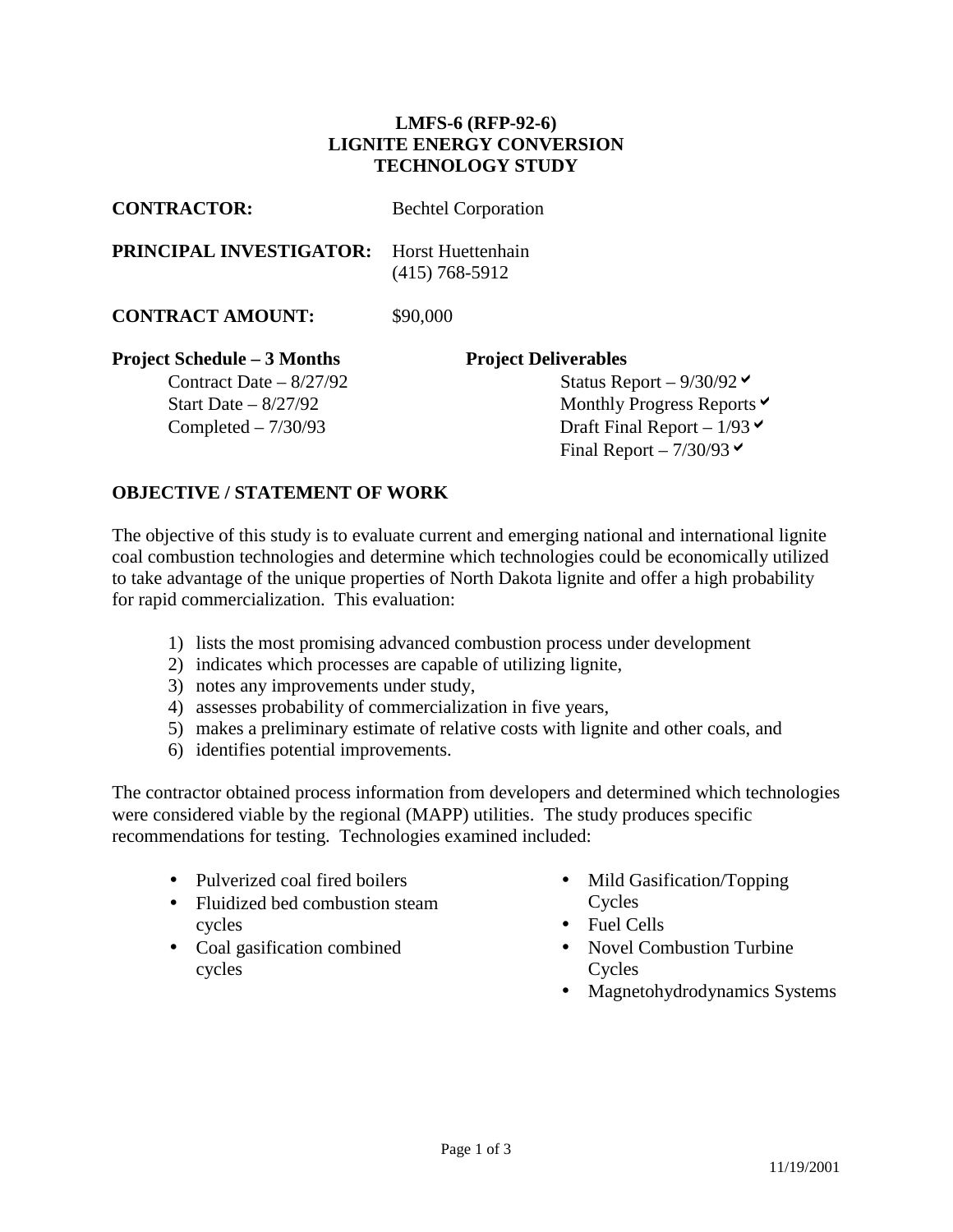## **STATUS**

 $\overline{a}$ 

Performance and cost analyses were performed for ten coal conversion processes in power generation systems. The results showed the cost of producing electricity, an important measure of utility acceptance, is dominated by the burden of installed capital cost. It was concluded that efforts to improve the cost effective use of North Dakota lignite for power generation should concentrate on capital cost reductions. The cost analyses assumptions included non-site-specific mine mouth plants, no transportation cost, no specific electricity market, and no electricity transmission costs. The ranking of the technologies considered, from lowest to highest electricity production costs, is: $<sup>1</sup>$ </sup>

- 1. Integrated Gasification Compressed Air Storage with Humidification (38.78). IGCASH
- 2. Integrated Gasification Kalina Cycle (44.52). IG Kalina
- 3. Integrated Gasification Molten Carbonate Fuel Cell (45.31). IG Fuel Cell
- 4. Integrated Gasification Magnetohydrodynamic Cycle (46.16). IGMHD
- 5. Mild Gasification/Pressurized Fluidized Combustion Steam Plant (46.92). MG/PFB
- 6. Pressurized Fluidized Bed Combustion Steam Plant (49.07). PFB
- 7. Atmospheric Fluidized Bed Combustion Steam Plant (50.75). AFB
- 8. Integrated Gasification Combined Cycle (51.17). IGCC
- 9. Pulverized Coal Steam Plant (51.20). PC
- 10. Integrated Gasification Steam Injected Gas Turbine (80.08). IG Steam

The first five listed above are emerging technologies. Therefore, uncertainties exist in their project cost estimates.

The reported status of technology development for the power generation systems was:

 Pulverized Coal Steam Plants – (rank 9, estimated costs 51.20 mills/kWh) No further developments are necessary to achieve commercial status. Developments of primary concern are reliability and performance improvement, cost reduction and simplification of subsystems for control of emissions.

 Integrated Gasification Combined Cycles – (rank 8, estimated costs 51.17 mills/kWh) No further developments are needed to achieve commercial status. Activities dealing with low-cost, high temperature "getting" of sodium will affect the usage of North Dakota lignite.

 Fluidized Bed Combustion – (Pressurized Fluidized Bed Combustion Steam Plant – rank 6, estimated costs 49.07 mills/kWh and Atmospheric Fluidized Bed Combustion Steam Plant – rank 7, estimated costs 50.75) AFB and PFB are considered to be commercial. The largest AFB plant is 160 MW. Large PFB plants must be built with parallel 80MW modules which are limited in size by the availability of the gas turbine. The main thrust in development for AFB systems is reduction in erosion and calcium usage. For PFB

<sup>&</sup>lt;sup>1</sup> Values in parenthesis are estimated lower limit electricity generation costs for North Dakota lignite in mills/kWh.